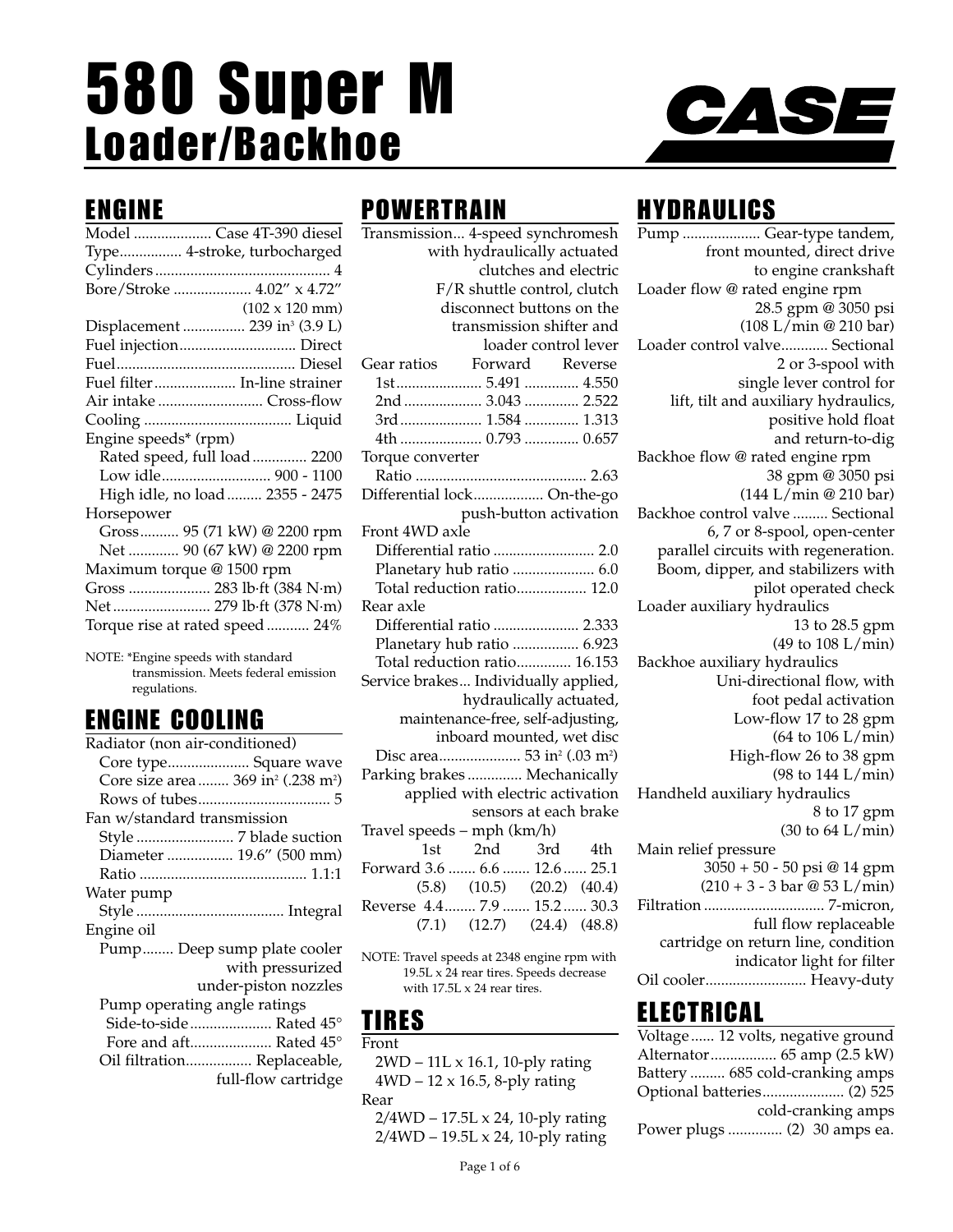# OPERATOR ENVIRON-

### MENT

ROPS/FOPS canopy Key start Hydrostatic steering Non-suspension seat w/180° swivel Hand and foot throttles Loader control lever w/push-button activation of differential lock and transmission de-clutch Backhoe foot-swing w/3 lever control (2) Accessory power plugs (30 amp) Anti-vandalism covers (canopy only) Cup holder Coat hook w/tether strap (cab only) Interior rearview mirror 2" (51 mm) retractable seat belt Storage compartment w/lid Left side storage tray

# INSTRUMENTATION

Gauges

Engine water temperature Converter oil temperature Fuel Tachometer/hourmeter Voltmeter Warning lights Air cleaner restriction Alternator Engine oil pressure Hydraulic oil filter bypass Parking brake engagement Rear axle fluid temperature sensing system Low fuel Audible alarms Coolant temperature Engine oil pressure Parking brake engagement Shuttle engagement/seat position Backup alarm Turn signal indicators Horn - dual switched front & rear

## TURNING DIAMETER

| 2WD                       |  |  |
|---------------------------|--|--|
|                           |  |  |
| Brakes off 24'8" (7.52 m) |  |  |
| 4WD - engaged             |  |  |
| Brakes on 22'1" (6.72 m)  |  |  |
| Brakes off 28'3" (8.62 m) |  |  |
| 4WD - disengaged          |  |  |
|                           |  |  |
| Brakes off 25'3" (7.70 m) |  |  |
|                           |  |  |

NOTE: Turning diameter dimensions curb to curb w/19.5L x 24 tires and 82" (2.08 m) general purpose bucket.

# OPERATING WEIGHTS

**Lightest Configuration** Unit equipped with 2WD, ROPS canopy, non-suspension seat, 82" (2.08 m) general purpose loader bucket, 24" (610 mm) Universal backhoe bucket, standard dipper, 17.5L x 24 rear tires, 11L x 16.1 front tires, single battery, standard cast stabilizer pads, no operator ................ 14,250 lb (6464 kg) **Heaviest Configuration** Unit equipped with 4WD, ROPS cab, suspension seat, 82" (2.08 m) 4 IN  $1^{\circ}$ loader bucket, 24" (610 mm) Universal backhoe bucket, Extendahoe® dipperstick, 19.5L x 24 rear tires, Galaxy tires front & rear, dual batteries, flip stabilizer pads, no operator........... 18,031 lb (8179 kg)

### **Add-on weights**

Cab (over canopy) ... +454 lb (206 kg) Counterweights........ +440 lb (200 kg) +900 lb (408 kg) Extendahoe® ............. +496 lb (225 kg) 4WD w/driveshaft guard...... + 283 lb (128 kg)

### SERVICE CAPACITIES

# LOADER

Single-lever control for lift and tilt Positive hold float Return-to-dig Automatic self-leveling In-line, reverse linkage Dual parallel dump cylinders Clutch disconnect button on loader control and shift levers Bucket position indicator

### **Loader Bucket Sizes General Purpose Bucket**

|      | Width Weight                          |                                             | Struck Heaped                               |
|------|---------------------------------------|---------------------------------------------|---------------------------------------------|
| 82"  | 686 lb*                               |                                             | $0.87$ yd <sup>3</sup> 1.03 yd <sup>3</sup> |
|      | $(2.08 \text{ m})$ $(311 \text{ kg})$ | $(0.67 \text{ m}^3)$ $(0.79 \text{ m}^3)$   |                                             |
| 93'' | 933 lb*                               | $1.07$ yd <sup>3</sup> 1.25 yd <sup>3</sup> |                                             |
|      | $(2.36 \text{ m})$ $(423 \text{ kg})$ | $(0.82 \text{ m}^3)$ $(0.96 \text{ m}^3)$   |                                             |

### **4 IN 1® Bucket**

82" 1,462 lb 0.85 yd<sup>3</sup> 1.04 yd<sup>3</sup> (2.08 m) (663 kg) (0.65 m<sup>3</sup>) (0.80 m<sup>3</sup>)

NOTE: \*Add 103 lb (47 kg) for bolt-on cutting edge.

## BACKHOE

Over-center design Cast, ductile iron boom, and swing tower w/5 year warranty Open-center hydraulics - Pro Control System 194,200 lb·in (21 940 N·m) swing torque Case attachment coupler Foot-swing w/3 lever control Wing-style stabilizers w/cleated dirt pad

### **Backhoe Bucket Sizes**

### **Universal Buckets**

| Width                  | Weight                                | Heaped                       |
|------------------------|---------------------------------------|------------------------------|
| 12"                    |                                       | 290 lb  3.40 ft <sup>3</sup> |
| $(305 \; \mathrm{mm})$ | $(132 \text{ kg})$                    | $(0.10 \text{ m}^3)$         |
| $16"$                  | $\ldots$ 346 lb  3.60 ft <sup>3</sup> |                              |
| $(406 \; \text{mm})$   | $(157 \text{ kg})$                    | $(0.10 \text{ m}^3)$         |
| 18"                    |                                       | 350 lb  5.30 ft <sup>3</sup> |
| (457 mm)               | $(159 \text{ kg})$                    | $(0.15 \text{ m}^3)$         |
|                        | 24" 413 lb                            | 7.70 ft <sup>3</sup>         |
| $(610 \text{ mm})$     | $(187 \text{ kg})$                    | $(0.22 \text{ m}^3)$         |
| $30''$                 | . 475 lb                              | 10.20 $ft^3$                 |
| (762 mm)               | $(215 \text{ kg})$                    | $(0.29 \text{ m}^3)$         |
| $36"$                  | .535 lb                               | 12.70 $ft^3$                 |
| $(914 \text{ mm})$     | $(243 \text{ kg})$                    | $(0.60 \text{ m}^3)$         |
|                        |                                       |                              |

### **High Capacity Buckets**

| Width              | Weight                            | Heaped                                  |
|--------------------|-----------------------------------|-----------------------------------------|
|                    | 24" 450 lb  8.50 ft <sup>3</sup>  |                                         |
| $(610 \text{ mm})$ |                                   | $(204 \text{ kg})$ $(0.24 \text{ m}^3)$ |
|                    | 30" 517 lb  10.60 ft <sup>3</sup> |                                         |
| $(762 \text{ mm})$ | $(235 \text{ kg})$                | $(0.3 \text{ m}^3)$                     |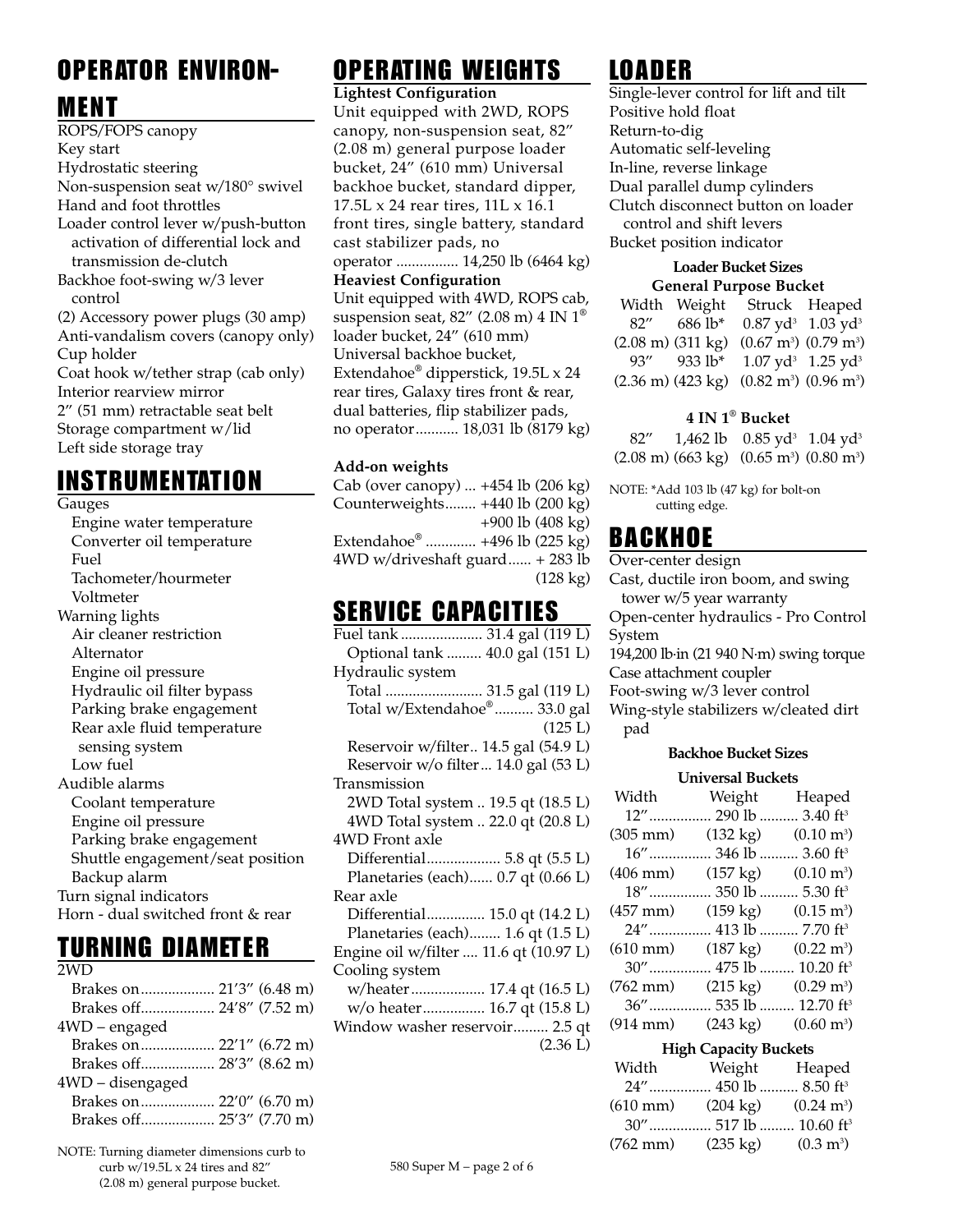

# **LOADER DIMENSIONS**

|                |                                                                                                                              | General Purpose Bucket* 4 IN 1 <sup>®</sup> Bucket |
|----------------|------------------------------------------------------------------------------------------------------------------------------|----------------------------------------------------|
|                |                                                                                                                              |                                                    |
|                | Height to $-$                                                                                                                |                                                    |
| <b>B.</b>      |                                                                                                                              |                                                    |
| C.             |                                                                                                                              |                                                    |
|                |                                                                                                                              |                                                    |
|                | E. Dump clearance @ full height, $45^{\circ}$ dump -                                                                         |                                                    |
|                |                                                                                                                              |                                                    |
|                |                                                                                                                              |                                                    |
|                | F. Dump reach @ full height, 45° dump -                                                                                      |                                                    |
|                |                                                                                                                              |                                                    |
|                |                                                                                                                              |                                                    |
|                | Bucket rollback -                                                                                                            |                                                    |
| G.             |                                                                                                                              |                                                    |
| Η.             |                                                                                                                              |                                                    |
| $\mathbf{I}$ . |                                                                                                                              |                                                    |
|                | K. Digging depth below grade -                                                                                               |                                                    |
|                |                                                                                                                              |                                                    |
|                |                                                                                                                              |                                                    |
|                |                                                                                                                              |                                                    |
|                |                                                                                                                              |                                                    |
|                | Breakout force -                                                                                                             |                                                    |
|                |                                                                                                                              |                                                    |
|                |                                                                                                                              |                                                    |
|                |                                                                                                                              |                                                    |
|                |                                                                                                                              |                                                    |
|                |                                                                                                                              |                                                    |
|                |                                                                                                                              |                                                    |
|                |                                                                                                                              |                                                    |
|                |                                                                                                                              |                                                    |
|                |                                                                                                                              |                                                    |
|                | Lowering time -                                                                                                              |                                                    |
|                |                                                                                                                              |                                                    |
|                |                                                                                                                              |                                                    |
|                | $Clam -$                                                                                                                     |                                                    |
|                |                                                                                                                              |                                                    |
|                |                                                                                                                              |                                                    |
|                | NOTE: Loader dimensions taken with 4WD,<br>$10.51 \times 24$ rear time and $82''$ (2.08 m) ceneral 580 Super M – page 3 of 6 |                                                    |
|                |                                                                                                                              |                                                    |

 $19.5 \text{L} \times 24$  rear tires and  $82^{\prime\prime}$  (2.08 m) general purpose bucket \*without bolt-on cutting edge.

580 Super M – page 3 of 6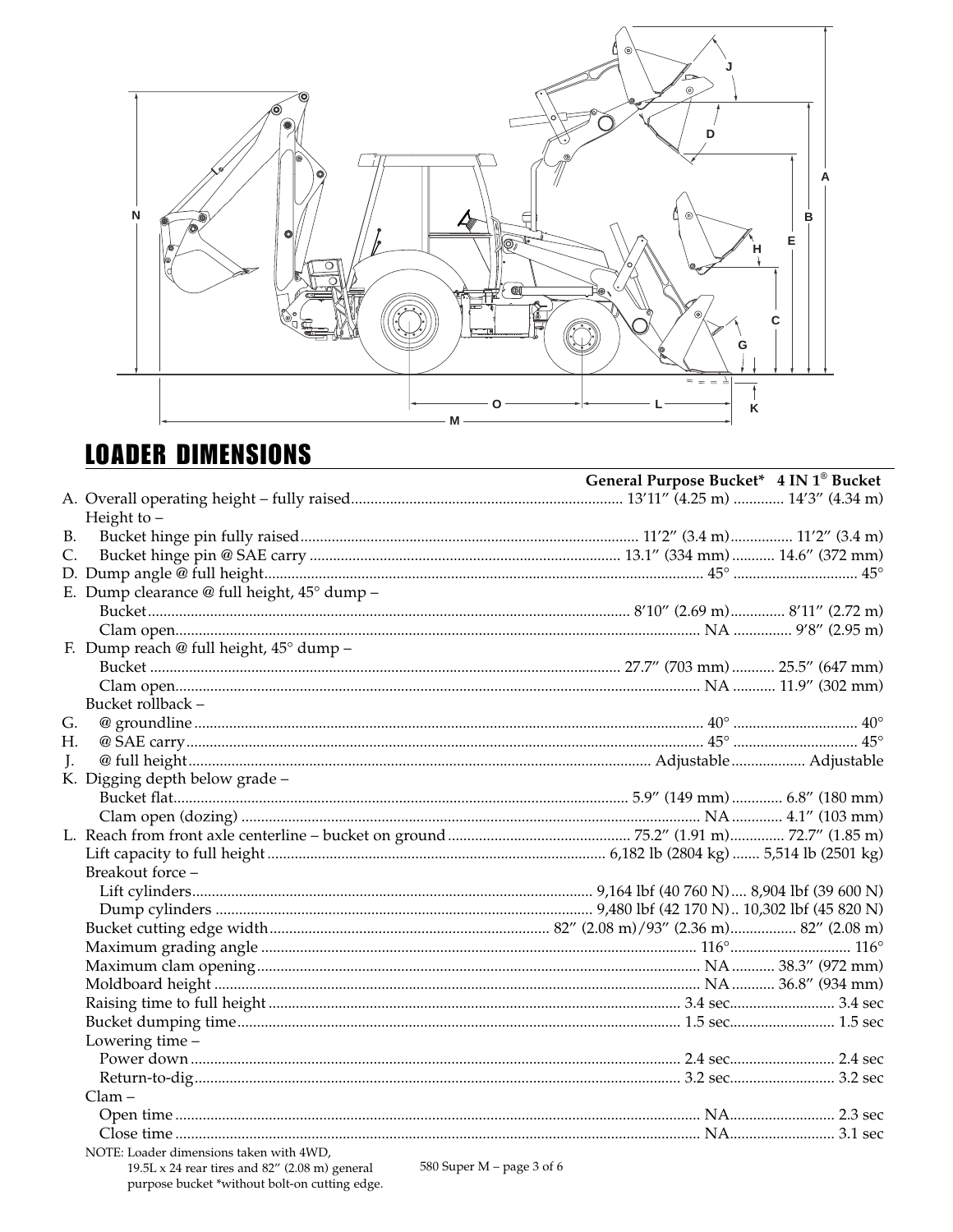# **DIMENSIONS**

|    |                                                                                 | <b>Standard Backhoe</b> | Extendahoe <sup>®</sup> |          |
|----|---------------------------------------------------------------------------------|-------------------------|-------------------------|----------|
|    |                                                                                 |                         | Retracted               | Extended |
|    | M. Overall transport length -                                                   |                         |                         |          |
|    |                                                                                 |                         |                         |          |
|    |                                                                                 |                         |                         |          |
|    |                                                                                 |                         |                         |          |
|    | Height-                                                                         |                         |                         |          |
|    |                                                                                 |                         |                         |          |
|    |                                                                                 |                         |                         |          |
|    |                                                                                 |                         |                         |          |
| N. |                                                                                 |                         |                         |          |
|    | Ground clearance at backhoe frame 14.6" (371 mm) 14.6" (371 mm)  14.6" (371 mm) |                         |                         |          |
|    |                                                                                 |                         |                         |          |
|    | Front wheel tread –                                                             |                         |                         |          |
|    |                                                                                 |                         |                         |          |
|    |                                                                                 |                         |                         |          |
|    | Width across tires                                                              |                         |                         |          |
|    |                                                                                 |                         |                         |          |
|    |                                                                                 |                         |                         |          |
|    |                                                                                 |                         |                         |          |
|    | O. Wheelbase -                                                                  |                         |                         |          |
|    |                                                                                 |                         |                         |          |
|    |                                                                                 |                         |                         |          |

NOTE: Dimensions taken with 19.5L x 24 rear tires and 11L x 16 front tires except that data marked 4WD is taken with 12 x 16.5 front tires.

# **CYLINDERS**

|          | <b>Bore Diameter</b> Rod Diameter | <b>Stroke</b> |
|----------|-----------------------------------|---------------|
| Loader   |                                   |               |
|          |                                   |               |
|          |                                   |               |
|          |                                   |               |
| Backhoe  |                                   |               |
|          |                                   |               |
|          |                                   |               |
|          |                                   |               |
|          |                                   |               |
|          |                                   |               |
|          |                                   |               |
| Steering |                                   |               |
|          |                                   |               |
|          |                                   |               |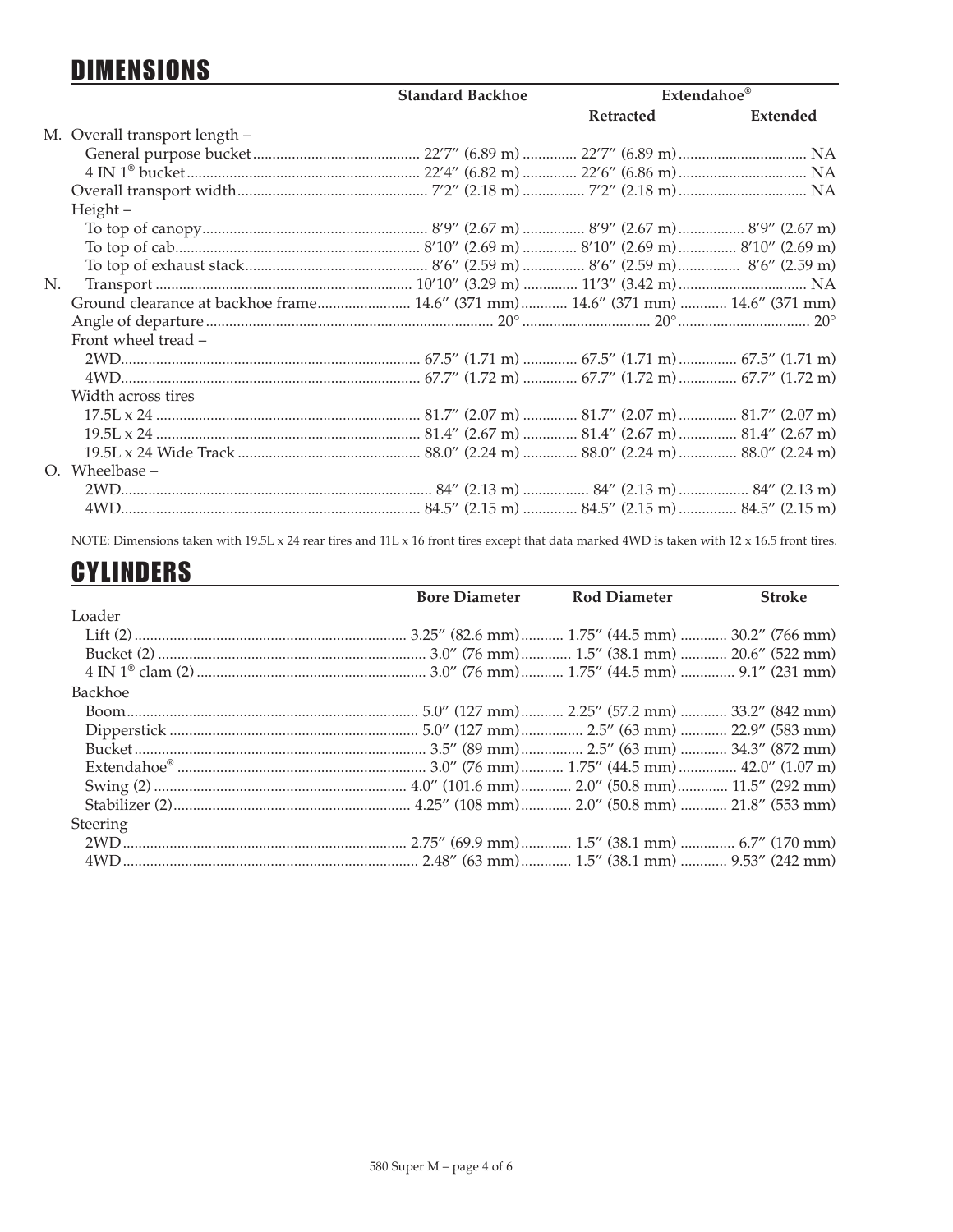# BACKHOE LIFT CAPACITIES

| <b>Standard Backhoe</b> |                                                                                                                                                                                     |                                    |  | <b>Extendahoe</b> <sup>®</sup>        |                    |  |                                  |                                    |  |
|-------------------------|-------------------------------------------------------------------------------------------------------------------------------------------------------------------------------------|------------------------------------|--|---------------------------------------|--------------------|--|----------------------------------|------------------------------------|--|
|                         |                                                                                                                                                                                     |                                    |  | Retracted<br><b>d</b><br>Backhoe lift |                    |  | Extended                         |                                    |  |
| <b>Boom Lift</b>        | Distance from<br>swing pivot (m)                                                                                                                                                    | Backhoe lift<br>capacity - lb (kg) |  | Distance from<br>swing pivot (m)      | capacity - lb (kg) |  | Distance from<br>swing pivot (m) | Backhoe lift<br>capacity - lb (kg) |  |
|                         |                                                                                                                                                                                     |                                    |  |                                       |                    |  |                                  |                                    |  |
|                         | +14' (4.27 m)  8'7" (2.62)  2,240 (1016)  9'6" (2.89)  1,840 (835)  14'7" (4.45)  1,450 (658)                                                                                       |                                    |  |                                       |                    |  |                                  |                                    |  |
|                         | +12' (3.66 m)  11'2" (3.40)  2,680 (1216)  11'10" (3.61)  2,220 (1007)  16'2" (4.93)  1,580 (717)                                                                                   |                                    |  |                                       |                    |  |                                  |                                    |  |
|                         | $+10'$ (3.05 m) $\ldots$ 12'9" (3.89) $\ldots$ 2,750 (1247) $\ldots$ $\ldots$ $13'4''$ (4.06) $\ldots$ 2,400 (1089) $\ldots$ $\ldots$ $17'2''$ (5.23) $\ldots$ $\ldots$ 1,660 (753) |                                    |  |                                       |                    |  |                                  |                                    |  |
|                         | +8' (2.44 m)  13'11" (4.24)  2,710 (1229) 14'5" (4.40)  2,410 (1093)  18'0" (5.49)  1,690 (767)                                                                                     |                                    |  |                                       |                    |  |                                  |                                    |  |
|                         | $+6'$ (1.83 m)  14'7" (4.45)  2,680 (1216)  15'2" (4.62)  2,390 (1084)  18'7" (5.67)  1,700 (771)                                                                                   |                                    |  |                                       |                    |  |                                  |                                    |  |
|                         | $+4'$ (1.22 m)  15'0" (4.57)  2,630 (1193)  15'6" (4.72)  2,370 (1075)  18'10" (5.74)  1,700 (771)                                                                                  |                                    |  |                                       |                    |  |                                  |                                    |  |
|                         | $+2'$ (0.61 m)  15'1" (4.60)  2,560 (1161)  15'7" (4.75)  2,330 (1057)  18'11" (5.77)  1,700 (771)                                                                                  |                                    |  |                                       |                    |  |                                  |                                    |  |
|                         | Ground Level  14'11" (4.55)  2,550 (1157)  15'5" (4.70)  2,270 (1030)  18'10" (5.74)  1,690 (767)                                                                                   |                                    |  |                                       |                    |  |                                  |                                    |  |
|                         | $-2'$ (0.61 m) $14'5''$ (4.40) $2,460$ (1116) $15'0''$ (4.57) $2,230$ (1011) $18'5''$ (5.62) $1,650$ (748)                                                                          |                                    |  |                                       |                    |  |                                  |                                    |  |
|                         | -4' (1.22 m) 13'7" (4.14)  2,380 (1079)  14'2" (4.32)  2,140 (971)  17'9" (5.41)  1,640 (744)                                                                                       |                                    |  |                                       |                    |  |                                  |                                    |  |
|                         | -6' (1.83 m)  12'4" (3.76)  2,380 (1079)  12'10" (3.91)  2,150 (975)  16'9" (5.11)  1,640 (744)                                                                                     |                                    |  |                                       |                    |  |                                  |                                    |  |
|                         | -8' (2.44 m) 10'5" (3.18)  2,380 (1079)  11'2" (3.40)  2,150 (975)  15'7" (4.75)  1,640 (744)                                                                                       |                                    |  |                                       |                    |  |                                  |                                    |  |
|                         | $-10'$ (3.05 m) $7'6''$ (2.28)  2,590 (1175) $8'7''$ (2.62)  2,260 (1025)  13'11" (4.24) 1,700 (771)                                                                                |                                    |  |                                       |                    |  |                                  |                                    |  |
|                         |                                                                                                                                                                                     |                                    |  |                                       |                    |  |                                  |                                    |  |
|                         |                                                                                                                                                                                     |                                    |  |                                       |                    |  |                                  |                                    |  |
| Dipper Lift             |                                                                                                                                                                                     |                                    |  |                                       |                    |  |                                  |                                    |  |
|                         |                                                                                                                                                                                     |                                    |  |                                       |                    |  |                                  |                                    |  |
|                         | +12' (3.66 m)  10'1" (3.08)  4,940 (2241)  10'7" (3.23)  4,360 (1978)  14'3" (4.35)  2,680 (1216)                                                                                   |                                    |  |                                       |                    |  |                                  |                                    |  |
|                         | $+10'$ (3.05 m) $\ldots$ 10'7" (3.23) $\ldots$ 4,650 (2109) $\ldots$ $\ldots$ $11'2''$ (3.40) $\ldots$ 4,190 (1901) $\ldots$ $\ldots$ $14'6''$ (4.42) $\ldots$ 2,700 (1225)         |                                    |  |                                       |                    |  |                                  |                                    |  |
|                         | +8' (2.44 m)  10'6" (3.20)  4,680 (2123)  10'11" (3.33)  4,160 (1887)  14'5" (4.40)  2,880 (1306)                                                                                   |                                    |  |                                       |                    |  |                                  |                                    |  |
|                         | +6' (1.83 m)  9'7" (2.92)  5,290 (2400)  10'2" (3.10)  4,680 (2123)  13'11" (4.24)  2,910 (1320)                                                                                    |                                    |  |                                       |                    |  |                                  |                                    |  |
|                         | +4' (1.22 m)  7'5" (2.25)  6,610 (2998)  8'3" (2.58)  5,590 (2536)  12'11" (3.94)  3,050 (1383)                                                                                     |                                    |  |                                       |                    |  |                                  |                                    |  |

# BACKHOE OPERATIONAL DATA

|                            |                            |                                                                                      | Extendahoe®     |  |  |
|----------------------------|----------------------------|--------------------------------------------------------------------------------------|-----------------|--|--|
|                            | <b>Standard Backhoe</b>    | Retracted                                                                            | Extended        |  |  |
| Digging depth -            |                            |                                                                                      |                 |  |  |
|                            |                            |                                                                                      |                 |  |  |
|                            |                            |                                                                                      |                 |  |  |
|                            |                            | 2' (610 mm) flat bottom  14'3" (4.34 m)  14'8" (4.47 m)  18'2" (5.54 m)              |                 |  |  |
|                            |                            | 8' (2.44 m) flat bottom  13'4" (4.06 m)  13'9" (4.19 m)  17'6" (5.33 m)              |                 |  |  |
| Overall reach from -       |                            |                                                                                      |                 |  |  |
|                            |                            |                                                                                      |                 |  |  |
|                            |                            |                                                                                      |                 |  |  |
|                            |                            |                                                                                      |                 |  |  |
|                            |                            | Loading reach - dipper retracted  8'9" (2.67 m)  8'8" (2.64 m)  11'6" (3.50 m)       |                 |  |  |
|                            |                            |                                                                                      |                 |  |  |
| Bucket rotation –          |                            |                                                                                      |                 |  |  |
|                            |                            |                                                                                      |                 |  |  |
|                            |                            |                                                                                      |                 |  |  |
|                            |                            | Stabilizer spread - operating  9'5" (2.87 m)  9'5" (2.87 m)  9'5" (2.87 m)           |                 |  |  |
| Digging force -            |                            |                                                                                      |                 |  |  |
|                            |                            | Bucket cylinder  12,821 lbf (57 031 N)  12,821 lbf (57 031 N)  12,821 lbf (57 031 N) |                 |  |  |
|                            |                            | Dipper cylinder 8,224 lbf (36 582 N)7,784 lbf (25 066 N) 5,635 lbf (25 066 N)        |                 |  |  |
|                            | w/bucket $@$ 50 $^{\circ}$ | w/bucket $@$ 50 $^{\circ}$                                                           | w/bucket $@51°$ |  |  |
| Leveling angle             |                            |                                                                                      |                 |  |  |
| maximum slope that backhoe |                            |                                                                                      |                 |  |  |
|                            |                            |                                                                                      |                 |  |  |

NOTE: Lift capacities apply straight to the rear of prime mover. Equipped with 24" (610 mm) Universal H.D. trenching bucket, Case coupler and link except as noted.